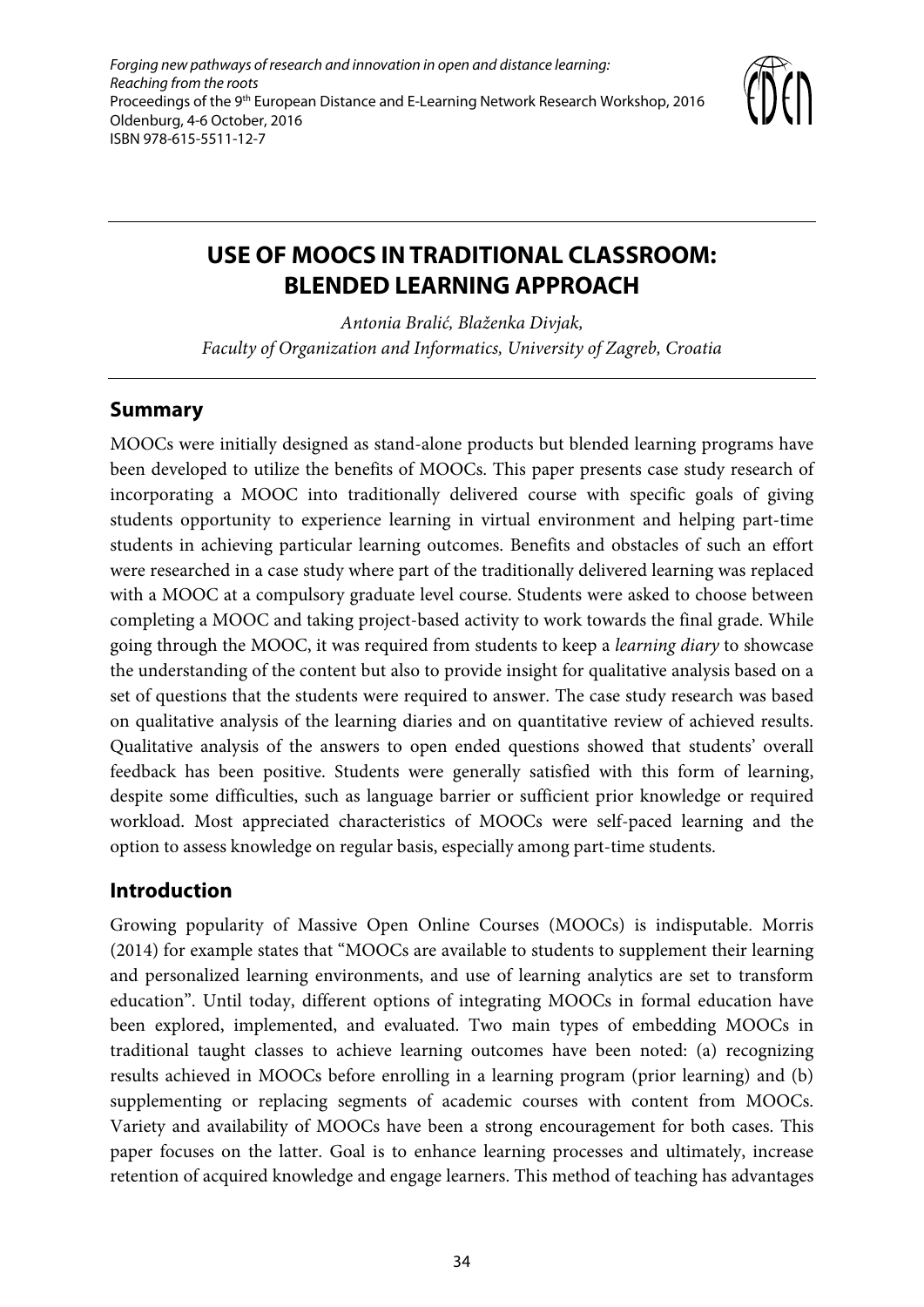*Antonia Bralić, Blaženka Divjak*

and challenges, as discovered in previous research. A right blend should take best of offline and online learning to create a system that enable students to achieve learning goals in the best possible way.

Many blended learning programs in academic setting today are created around traditional courses that are now enriched with online content and capabilities. Blended learning program can be built with any online content, not necessarily MOOC content. There are multiple benefits of incorporating MOOCs in traditionally taught courses. Griffiths, Mulhern, Spies, and Chingos (2015) study generated six of them: "replaying lectures, augmenting or replacing secondary materials, filling gaps in expertise, exposing students to other styles of teaching and class discussion, reinforcing key skills, and teaching students how to teach online". Series of authors claim that blended learning approach can enhance teaching and learning, for example (Morris, 2014; Gilbert & Flores-Zambada, 2011). Several attributes characteristic for blended learning agenda at some institutions were detected by (Sharpe, Benfield, Roberts, & Francis, 2006): "flexibility of provision, supporting diversity, enhancing the campus experience, operating in a global context and efficiency", which can also be translated to benefits of programs like this. Often mentioned downside of MOOCs is low completion rate. Koller, Ng, Do, and Chen (2013) coin the term *retention funnel* and state that high dropout rates in MOOCs can be alarming for traditional educators. Embedding MOOCs in traditional face to face (f2f) classes by assigning credit to its partial or full completion could partly solve drop out problem. One student that participated in the covered case study in this paper stated that she "used MOOCs earlier to supplement the classroom learning but due to university related commitments she was not able to complete MOOCs. That is why incorporating a MOOC in classroom taught courses so its completion counts towards the final grade is a great motivator". Computer literacy and technology acceptance are general challenges of online learning that need to be kept in mind. Israel (2015) emphasizes that integrating a course that is not designed to be a part of a blended learning program, holds its challenges, such as ensuring student engagement. Having benefits and challenges of MOOCs in mind, it has become clear that a proper blend of online and classroom activities has to be created to achieve success among a targeted student audience.

Series of studies and experiments have been conducted to trial and evaluate the use of MOOCs in traditional taught courses. Griffiths et al. (2015) have conducted a study to "examine the use of MOOCs in fourteen campus-based courses". No statistical difference in pass rate or final score was registered in those studies, but feedback covering rating, interest, amount learned, and difficulty was better for traditional taught classes. Further on, blended learning with MOOC content was piloted at San José State University (SJSU), leveraging an edX course in class. Flipped classroom model including projects and quizzes was implemented. This program achieved "a high success rate with 90% of the students passing the final exam, as compared with 55% in the traditional class of the previous year" (Ghadiri, Qayoumi, Junn, Hsu, & Sujitparapitaya, 2013) in (Yousef, Chatti, Schroeder, & Wosnitza, 2015). Israel (2015) reviewed models of blending MOOCs in traditional classroom teaching; major findings were that "there is modest positive impact on learning outcomes, no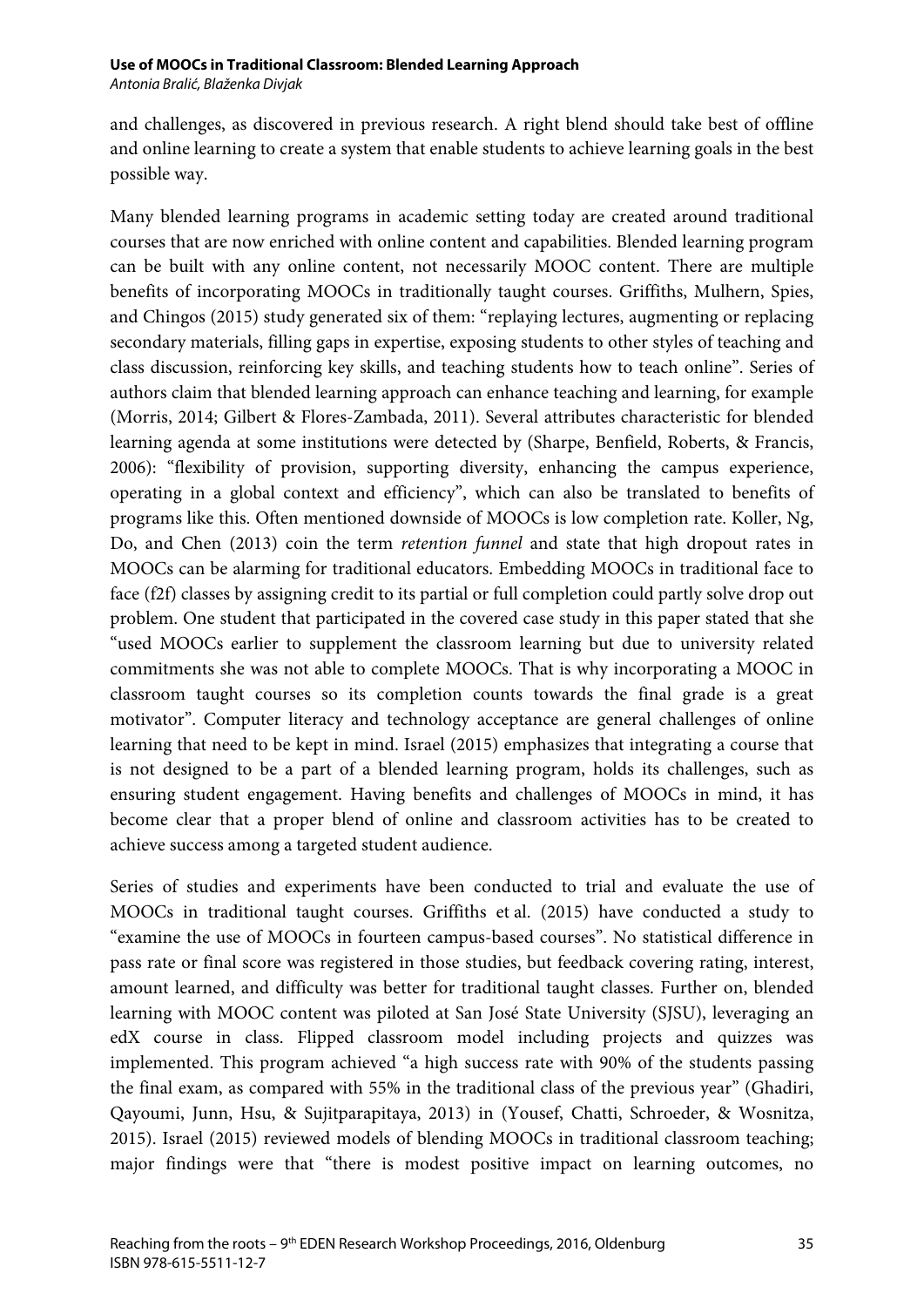significant evidence of negative effects for any subgroups of students, and lower levels of student satisfaction are recognized in blended MOOCs in classrooms. A blended learning program has also been experimented at Vanderbilt university as well where Coursera *Machine learning* MOOC was incorporated in a graduate level course on machine learning. MOOC chapters were built in the course, accompanied with additional learning and tasks that were important for the students. Students' experience was evaluated through a focus group and qualitative analysis. The student feedback was overall positive; students appreciated flexibility, possibility to learn *at their own pace*, and bite sized videos, but also realized that it takes motivation and self-discipline to stay on track. Students did not participate in forums and discussions but described forums as useful to realize the issues other students might have. Students appreciated the flipped classroom model and the possibility to apply what has been learned outside of class. Students were asked to give a rating of the course and the blended approach in 2012 had higher satisfaction score than the traditional taught course in 2006, on these small samples, which needs to be taken into consideration (4.17 and 3.83 respectively) (Bruff, Fisher, McEwen, & Smith, 2013). This model is similar to the one applied at University of Zagreb, Faculty of Organization and Informatics in Croatia (FOI) that is presented in this paper.

### **Case study and research questions**

The course Discrete Mathematics with Graph Theory (DMGT) is taught in the first year of master level of study programs Information Systems and Software Engineering at FOI. It is taught as a blended learning course and both full-time and part-time students are enrolled in the course. The syllabus consists of two parts: in the first part different topics in discrete mathematics are covered and the second half is dedicated to the graph theory and its applications. The topics have sound foundations in mathematical theory but offer multitude of applications of the covered theory in computer science and business, e.g. problem solving exercises that are performed individually or in teams (Divjak, 2015). Incorporation of a MOOC in the course is learning outcomes-based. The constructive alignment for the two learning outcomes (out of 7) for the course DMGT is presented in Table 1. Term "constructive alignment" is coined by John Biggs (2003). In order to guarantee achievement of intended learning outcomes they must be aligned with teaching and learning method, assessment and student workload.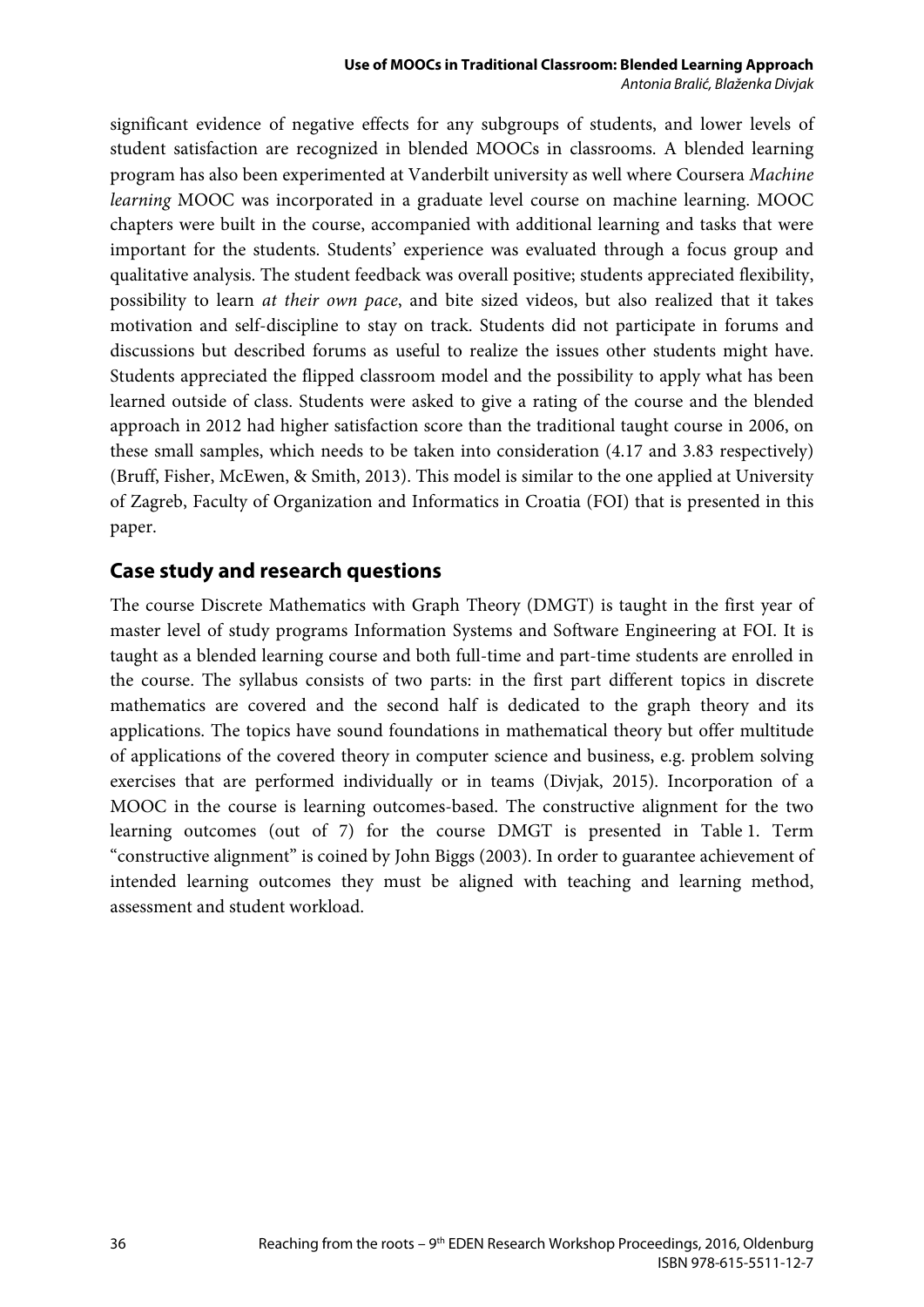*Antonia Bralić, Blaženka Divjak*

| Course learning outcomes related<br>to MOOCs                                                                                                                                                                                                                                                                                                                                                              | Teaching and<br>learning method                                                                                                                      | Assessment method                                                                                                                                                                                                                                                          | Student<br>workload -<br><b>ECTS</b> credits                                             |
|-----------------------------------------------------------------------------------------------------------------------------------------------------------------------------------------------------------------------------------------------------------------------------------------------------------------------------------------------------------------------------------------------------------|------------------------------------------------------------------------------------------------------------------------------------------------------|----------------------------------------------------------------------------------------------------------------------------------------------------------------------------------------------------------------------------------------------------------------------------|------------------------------------------------------------------------------------------|
| LO1: Solve real world problems in<br>ICT with methods from graph<br>theory and discrete maths<br>individually and in collaboration<br>(fully covered here)<br>LO2: Use mathematical literature<br>from multiple sources, at least<br>one tool for processing<br>mathematical language, and an e-<br>learning system, having specific<br>characteristic of mathematics in<br>mind (partially covered here) | Students work in<br>teams of three on<br>posing and<br>solving authentic<br>problems<br>Alternative:<br>students<br>participate in<br>selected MOOCs | Teacher assessment and<br>peer assessment of<br>problem solving based<br>on prepared criteria and<br>scoring rubrics<br>Alternative: assessment<br>of MOOC performance<br>(90% of a final grade);<br>diary analysis and<br>presentation of MOOC to<br>other students (10%) | LO1: 40 hours<br>$= 1.5$ ECTS<br>(approx. $20%$<br>of the course<br>7 ECTS)<br>LO2: 20 h |

Table 1: Constructive alignment of two of the learning outcomes on the course DMGT

MOOC has been offered as an alternative activity to project work that was credited towards the final grade in the course. Both activities are aligned to the same learning outcomes as it is shown in Table 1. There is a two-folded goal for the introduction of MOOC in the course. Firstly, to give students more online learning experience and secondly to help part-time students, that are working and are not able to fully participate in campus teaching, in meeting the course's learning outcomes. We researched the case study in order to answer the following research question:

- 1. Can use of MOOCs help in giving students positive learning experience in virtual environment and help part-time students in achieving particular learning outcomes?
- 2. How to align course learning outcomes and student workload with use of MOOCs in a specific course?
- 3. What are the main challenges for students in using MOOCs?

MOOC learning program is covered and evaluated in this paper for academic years 2014/2015 and 2015/2016. In the first academic year, students were asked to choose a course-related MOOC on Coursera platform and a teacher needed to approve a choice. In the second academic year students were supposed to choose a course among those that were preselected and offered in LMS (Moodle), to provide a more focused approach and increase quality of the program.

### **Case study analysis: quantitative and qualitative**

The sample in this research was made out of graduate students enrolled in DMGT course. In the academic year 2014/2015, there were 107 students enrolled in DMGT class, 28 female and 79 male students, out of which 9 chose to complete a MOOC. In year 2015/2016, 88 students were enrolled, 75 male and 13 female, out of which 22 chose a MOOC. In both years, parttime and full-time students were enrolled in the course but part-time students were particularly encouraged to take a MOOC. Some trends are shown in Table 2.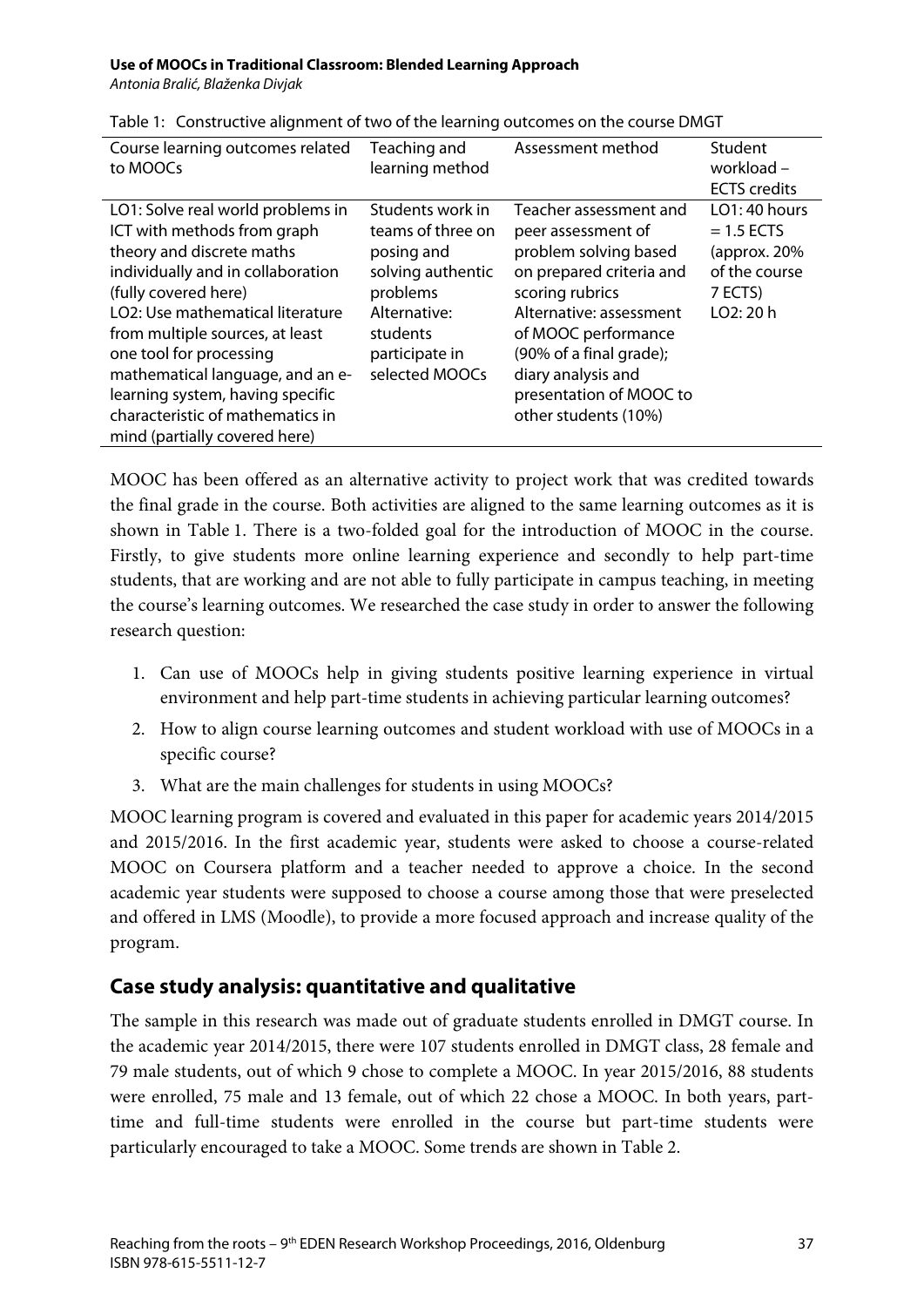| Name of metric                                             | 2014/2015 2015/2016 |        |
|------------------------------------------------------------|---------------------|--------|
| Percentage of students that chose MOOC over project work   | 8.26%               | 25%    |
| Average final grade of students who completed a MOOC       | 37.94%              | 52.93% |
| Average final grade of students who completed project work | 45.53%              | 50.48% |
| Average evaluation of MOOC related tasks (by teacher)      | 85%                 | 71.67% |

#### Table 2: Metrics, 2014/2015 and 2015/2016

Number of users that chose MOOC over project work grew significantly in 2015/2016. This could be related to previous experiences shared by students that attended DMGT course. In year 2014/2015 better average final grade was achieved by students who completed project work but the results changed in 2015/2016 when a better final grade was achieved by those students who chose MOOC over project work. This change can be explained in different ways but since there was too small proportion of all students taking MOOCs to make any reliable conclusion based on quantitative data. Data taken from the second year is more reliable because every fourth student took a MOOC. Based on that, it seems that the achievement of learning outcomes is on very similar level for both groups. Finally, MOOC related tasks have been graded better in 2014/2015. This grade consists of two parts: 90% are based on MOOC's final grade received by students and 10% on their diary quality and short presentation of MOOC to other students. Further research needs to be done in the upcoming years of teaching this course with the same approach, to be able to detect trends and more reliable results because the main limitation of the quantitative part of this research is a small number of students in MOOCs.

Students were obliged to keep a learning diary when going through the MOOC. Diary was roughly determined by required open-ended questions. *Journal* feature in Moodle was used to keep learning diaries by students and to deliver feedback by teachers. Questions that were set in front of the students to describe their experience with MOOC were essentially the same in both academic years as it can be seen in table 3. In 2015/2016 the questions were fine tuned to gather more detailed information and the volume of required handed review was increased from 400-800 words to 800-1000 words. Open ended questions offer guidance and ensure loose uniformity in results. Still, this way of feedback gathering allows enough flexibility to express personal experience and opinion. The answers relevant to the research questions are analyzed in the following paragraphs.

Table 3: Questions asked in MOOC learning diary

- 1. Which MOOC did you choose and what success did you achieve? Certificate/points upload
- 2. What did you learn? Please refer to learning outcomes of the course DMGT.
- 3. Elaborate your weekly activities in MOOC by explaining what you learned. Have you encountered this content earlier in your studies at FOI?
- 4. How are content and methods covered in MOOC related to DMGT course?
- 5. Elaborate your weekly activities in MOOC by explaining what you learned. Have you encountered this content earlier in your studies at FOI? (only in 2015/2016)
- 6. How would you describe your experience with using MOOCs?
- 7. Estimate the time required to successfully complete the MOOC (personal opinion, not what is listed on MOOC site)
- 8. What changes could we introduce to DGMT course based on your experience with the MOOC you took?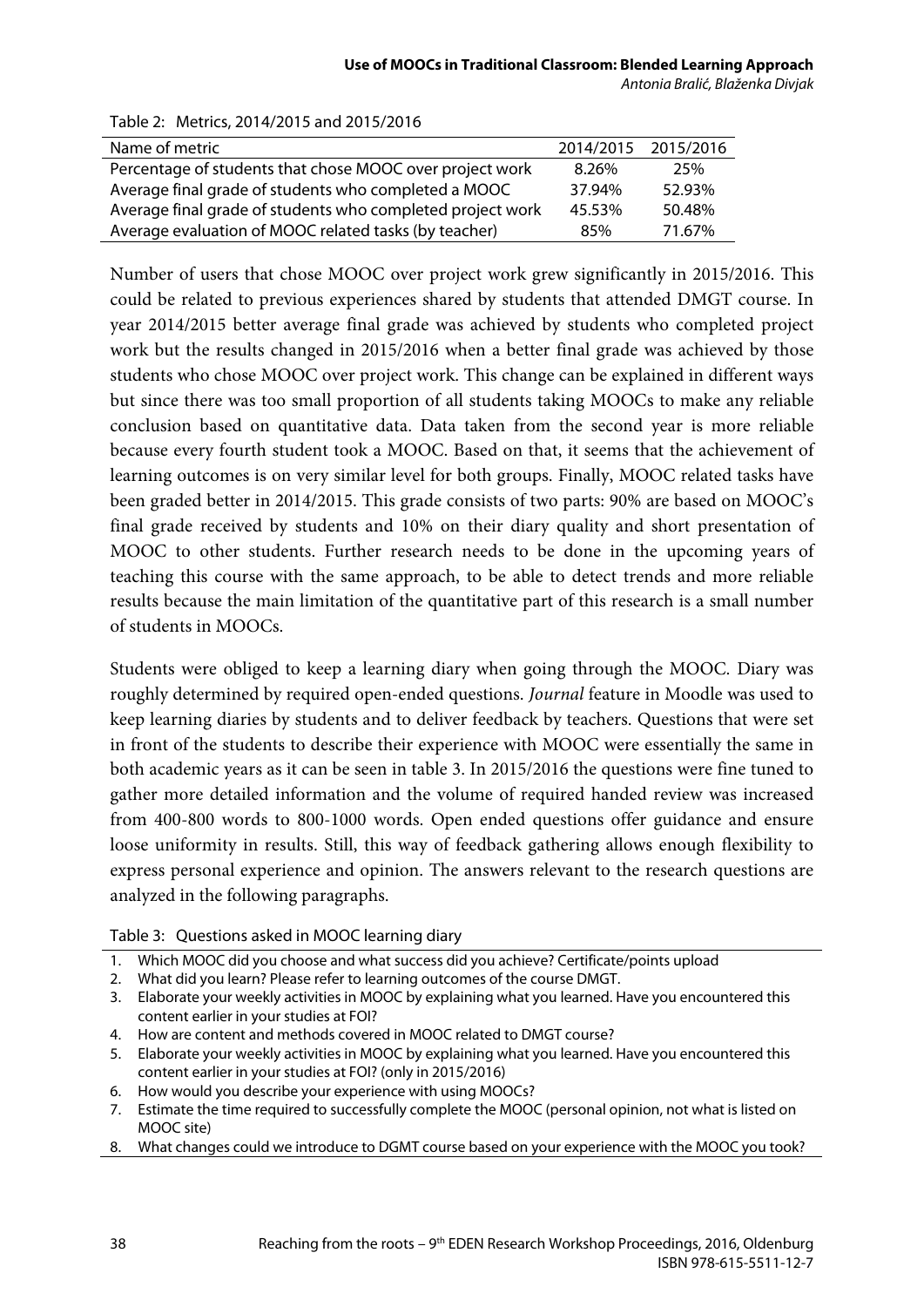### *Connection between MOOC and DMTG course (questions 1-5)*

As required, all students have uploaded a screenshot of their certificates of completion and shared the results they achieved. Similarly, a description of weekly activities was done, in more or less detail, by all students. Most variety was encountered in questions covering connections between MOOCs and DMGT as well as courses taken throughout formal education. Students that took different MOOCs were able to connect them with particular learning outcomes of DMGT not necessarily the ones from Table 1: (a) "I would link the Coursera course to a specific learning outcome of DMGT: to use mathematical literature from multiple sources, at least one tool for processing mathematical language, and an e-learning system, having specific characteristic of mathematics in mind."; (b) "I would connect MOOC learning outcomes with three DMGT learning outcomes". Some students have found loose connection between MOOC content and classroom taught content. Several have emphasized that MOOC in fact covers practical implications of what is taught in the classroom taught course and how well they supplement: "DMGT and MOOC are complementing each other very well. In DMGT I received theoretical grounds and MOOC helped be to understand the theory following practical examples". One of the most mentioned elements of this type of learning was the language of MOOCs. Learning in English was rather new for most students and the feedback was various: (a) "I was sceptical because of the language barrier (…) and taking a MOOC was quite a challenge because it required combining English language and important content"; (b) "I liked this way of learning because, in addition to learning itself, I had a chance to practice my English skills and to think about this topic in English". Not all language related feedback was positive: (a) "As the MOOC was progressing, it took more time and effort to complete everything in the curriculum. Completion was additionally slowed down by English language"; (b) "I spent most of the time translating tasks to Croatian to understand what needs to be done".

### *Experience with using MOOCs (question 6)*

Generally speaking, the experience of taking a MOOC has been positive, with majority of students reporting that they would encourage continuing this way of teaching DMGT and that they will continue to use MOOCs to supplement their own learning: (a) "As I was going through the course I selected, I have also browsed through the platform and detected several other courses I plan to take at a certain point"; (b) "The entire experience (…) is very positive. This is the first time I have studied something this way, but it is definitely not the last one". In the first year, choosing a MOOC that fitted DMGT was students' responsibility and the reactions were various. Some have appreciated this approach: "A significant advantage was that we (students) were not limited by a certain topic, but only by an area that needs to be covered in a MOOC", while some would have preferred to have a specific MOOC to take: "It would be good to have a specific course as a task, rather than being given the option to choose any course that fits DMGT. Coursera library is very extensive so it took some time to find the appropriate course". Based on this type of feedback, practice changed in the second year and a list of potential MOOCs was shared in LMS. Self-paced learning was much appreciated; students valued the option to learn when possible and when it suits them. It also helped to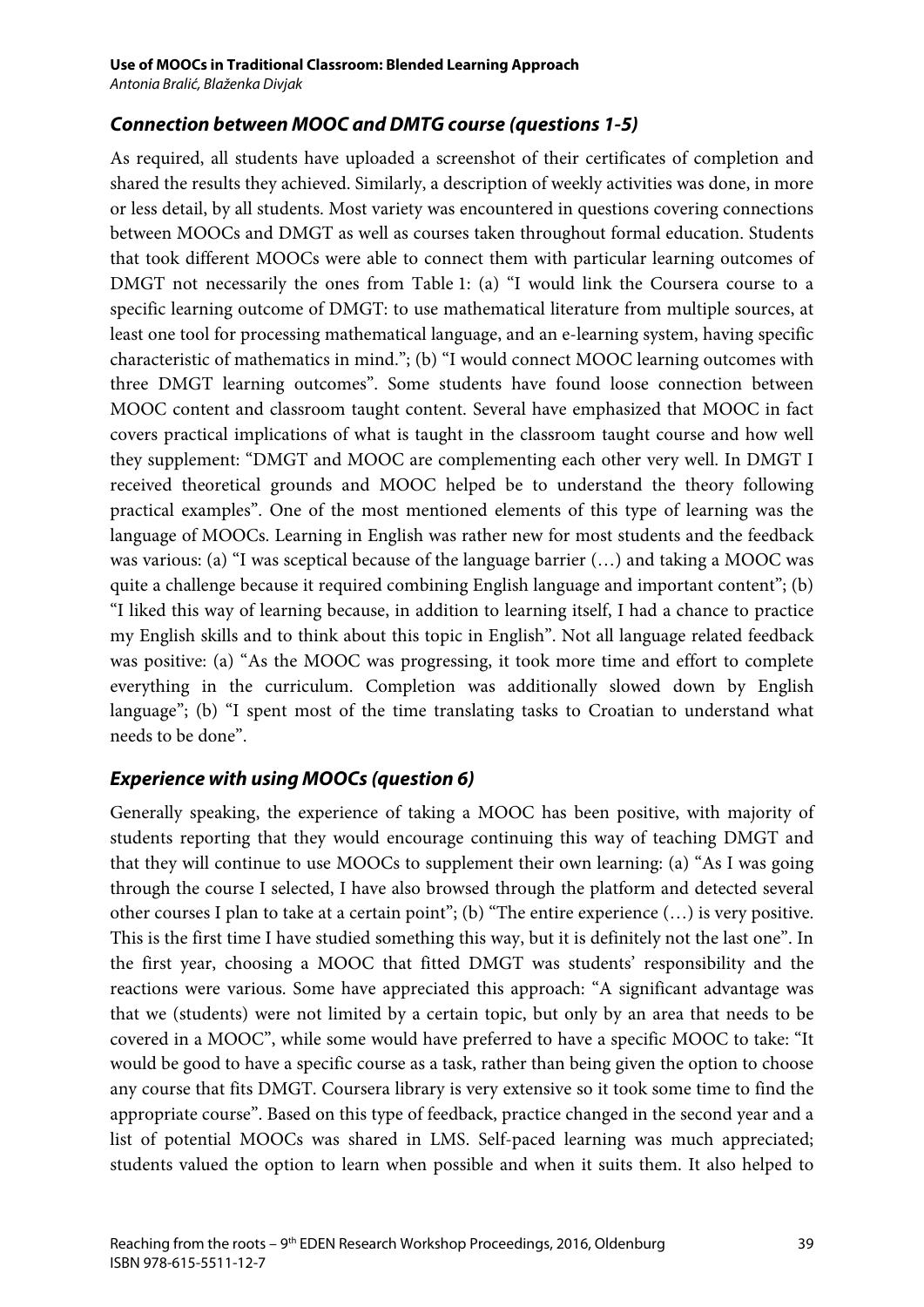have a structure in place to keep them on track: (a) "I was able to plan my time dedicated to learning. The only element to have in mind was the quizzes deadline, where I had three attempts without time limit, which was more than fair"; (b) "Being time-flexible was one of the most important elements of MOOCs"; (c) "Advantage of MOOCs is the possibility to access content anytime, when I was focused and motivated, and interested in that content. Thanks to this, I was able to master the content in a more efficient way – simple and fast". Students also have had positive experience with more frequent knowledge evaluation: "More frequent knowledge evaluation is far more effective than having two exams per semester".

### *Time required to successfully complete the MOOC (question 7)*

To fit MOOC in a classroom taught course properly, it is important to value the time spent to complete the MOOC. This aligns with ECTS points awarded for each traditionally taught course in formal education. As mentioned in Table 1, goal was to cover MOOCs with estimated 40-50 hours to completion, to fit approximately 30% of complete DMGT course ECTS load. The actual time spent on completing a MOOC occasionally differs from what is stated on MOOC providers' websites. Still, most students have shared that the time it took them to complete the MOOC corresponds to what is stated on MOOC homepage. However, common feedback was that the required time can prolong significantly depending on prior knowledge of the subject and consequently speed of completing follow up tasks, as well as on efforts put into studying follow up literature: (a) "In the beginning I was fast with solving problems (…) because I have encountered this content before (1h-2h/week). Later, it took me longer to solve tasks and I needed to go through materials again (4h-5h/week)"; (b) "It took the same amount of hours as stated on Coursera site to complete the MOOC, but to rewind the videos and to fully understand the content, it took twice as much time as suggested"; The role of English as the language of all chosen MOOCs was also significant in actual time required to complete the MOOC: (a) "Some tasks were easy while some required significant effort to master mathematical cryptography terminology in English"; (b) "If a student understands English well, it is possible to follow lectures at a higher playback speed". Challenging tasks are not merely a time consuming activity; some students report that challenging tasks make MOOC participation more interesting: "Tasks that trigger intensive thinking are the reason why I'm glad I chose MOOC", but also: "It would be hard to follow MOOC content without basic subject knowledge gained in classroom.". Interesting feedback in regards to time spent on MOOC was given by a student who stated that "5 hours per week is the optimal amount of time to dedicate to this type of learning, as it's likely that individuals spend the same amount of time on activities that are not at all connected to university related tasks".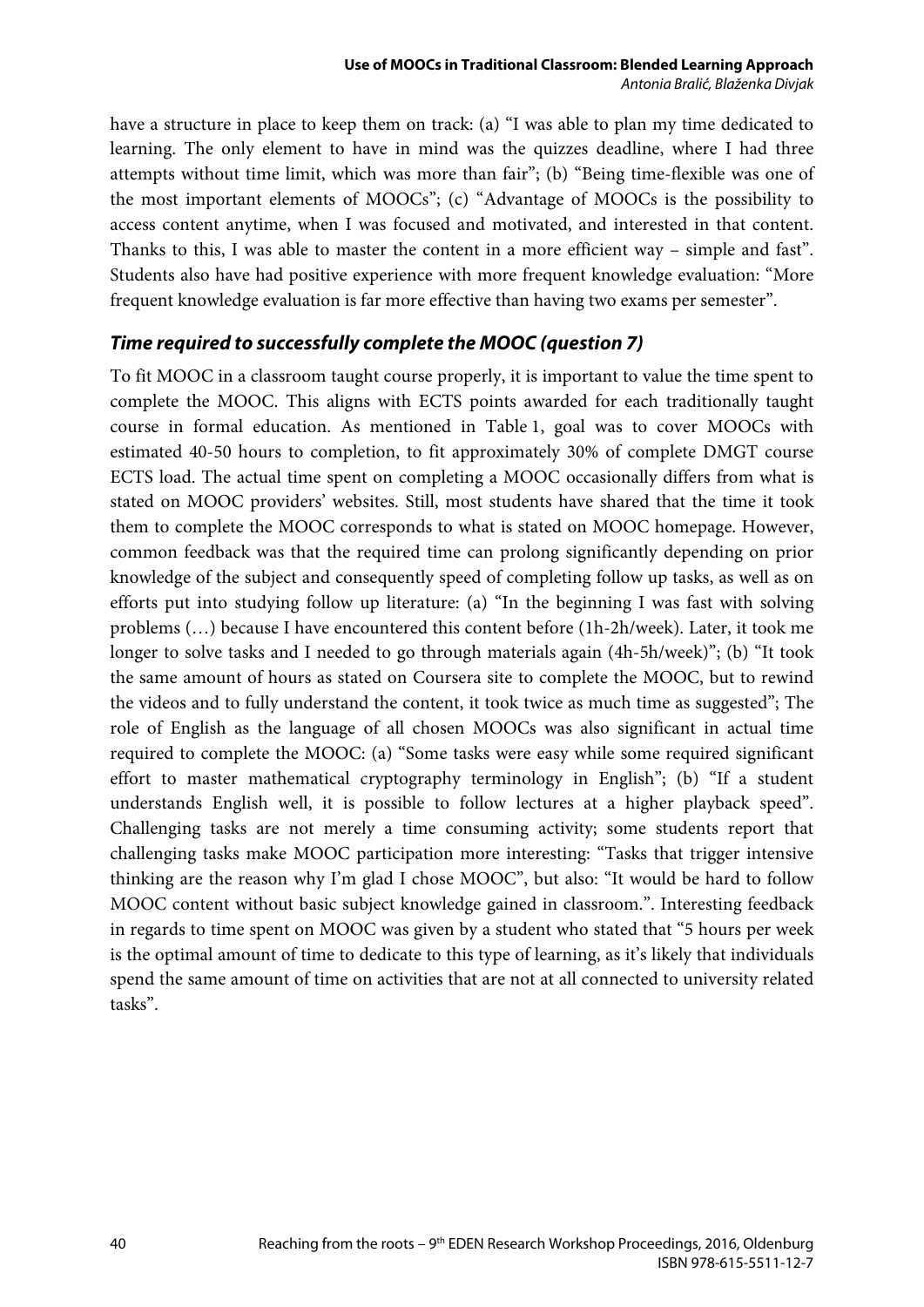## **Discussion and conclusion**

After analyzing learning diaries and overall student performance on the course let us summarize answers to research questions. Since the small sample is serious limitation of the quantitative part of research conclusions are mostly based on qualitative analysis of students diaries.

### *Can use of MOOCs help in giving students positive learning experience in virtual environment and help part-time students in achieving particular learning outcomes?*

According to feedback gathered in the learning diaries, MOOCs have supported learning in virtual environments, providing an experience that was new for majority of students that participated and opening doors to online learning for students. To them, possibility to learn at their own pace was very important. Recognition of the value of forums, discussions, and partnering with other to achieve best results justifies that the MOOC activity is an alternative to the team work that also has a goal to enhance collaboration skills of students. Furthermore, feedback showed that part time students are happy about the opportunity to have an option to manage their learning. This option was mentioned as an improvement opportunity for traditionally taught classes as well. Common student feedback was that this exercise resulted in exploring MOOC platforms and what they have to offer. Authors, after carefully examining answers, strongly believe that students will continue to use MOOC platforms to supplement the classroom teaching, or to expand their knowledge in general. Knowledge assessments have also been accepted well by students; general belief is that regular knowledge assessment increases knowledge retention and reduces stress related to adopting big amount of content.

### *How to align course learning outcomes and student workload with use of MOOCs in a specific course?*

In order to introduce MOOCs into traditional classroom fine tuning with learning outcomes, assessment methods and students workload is required. Special attention should be given to student's workload having in mind students prior knowledge and possible language barriers. Therefore, a teacher should check all recommended MOOCs very carefully in advance and estimate student workload. Actual students' workload for non-native English speaker students is usually higher than listed on an official MOOC declaration. Interestingly, intended learning outcomes (Table 1) were not always recognized by students as covered by MOOC exercise. The possible explanation is that students are not very interested in the pedagogical foundation of the course and the concept of learning outcomes. Students much more easily map concrete content than abstract competences such as problem solving.

### *What are the main challenges for students in using MOOCs?*

Language has been pointed as a barrier for multiple students. Obviously, good command of English language can significantly contribute to the MOOC completion. Still, even though English language was emphasized as a barrier, it was also characterized as a positive challenge an all students successfully finished courses despite of the potential language barrier. Further,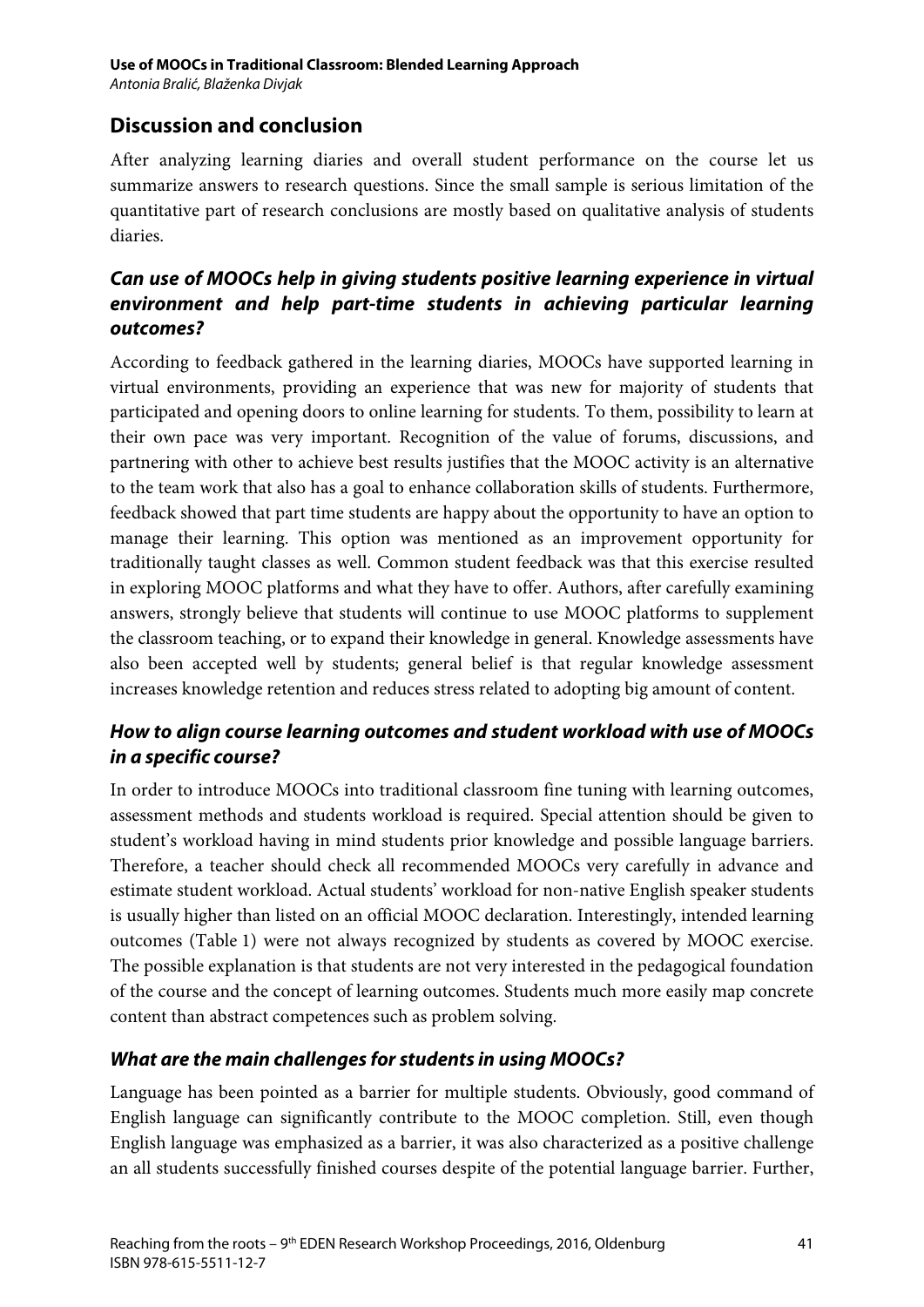students emphasized importance of previous knowledge (mathematics and programming) that enable them to be successful in MOOC despite of the declaration at the beginning of majority of MOOC that no specific prior knowledge has been required. Finally, students appreciate applications and implementations of knowledge as well as more frequent knowledge and skills assessment. Students are also aware that self-motivation and completing tasks in time is required to successfully complete the MOOC, which requires thorough planning of MOOC related activities so they fit in students' schedule.

To conclude, blending MOOCs in DMGT course resulted in multiple findings and opened further research questions. Even though the model described in this paper is similar to certain models and researches in blended learning, this model is based on learning outcome approach and have student workload and prior knowledge in mind. Furthermore, part-time students perceived offering MOOCs flexibility as an alternative to project team work very positively. Comparing research results to similar research, it was found that it is similar in some segments but differs in others. For example, similar as in research by (Israel, 2015), there was no evidence of negative effects for learners that completed MOOCs. There is not a significant difference in final grade among students who joined project work and those who completed a MOOC. However, unlike in research by (Israel, 2015), all students that took MOOC reported high level of satisfaction. This research is a starting point for further research in blending MOOCs in traditionally taught courses, to detect trends, progress, and generate guidelines for a successful implementation of online content from strategic point of view.

### **References**

- 1. Biggs, J. (2003). *Teaching for Quality Learning at University* (2nd ed.). Buckingham: Society for Research into Higher Education /Open University Press.
- 2. Bruff, D., O., Fisher, D. F., McEwen, K. E., & Smith, B. E. (2013). Wrapping a MOOC: Student Perceptions of an Experiment in Blended Learning. *MERLOT Journal of Online Learning and Teaching*, *9*(2).
- 3. Divjak, B. (2015). *Assessment of complex, non-structured mathematical problems.* Presented at the IMA International Conference on Barriers and Enablers to Learning Maths: Enhancing Learning and Teaching for All Learners, M.A. Hersh and M. Kotecha (eds.).
- 4. Ghadiri, K., Qayoumi, M. H., Junn, E., Hsu, P., & Sujitparapitaya, S. (2013). *The Transformative Potential of Blended Learning Using MIT edX's 6.002x Online MOOC Content Combined with Student Team-Based Learning in Class.* Retrieved June 8, 2016, from https://www.edx.org/sites/default/files/upload/ed-tech-paper.pdf
- 5. Gilbert, J. A., & Flores-Zambada, R. (2011). Development and Implementation of a "Blended" Teaching Course Environment. *MERLOT Journal of Online Learning and Teaching*, *7*(2). Retrieved from http://jolt.merlot.org/vol7no2/gilbert\_0611.htm